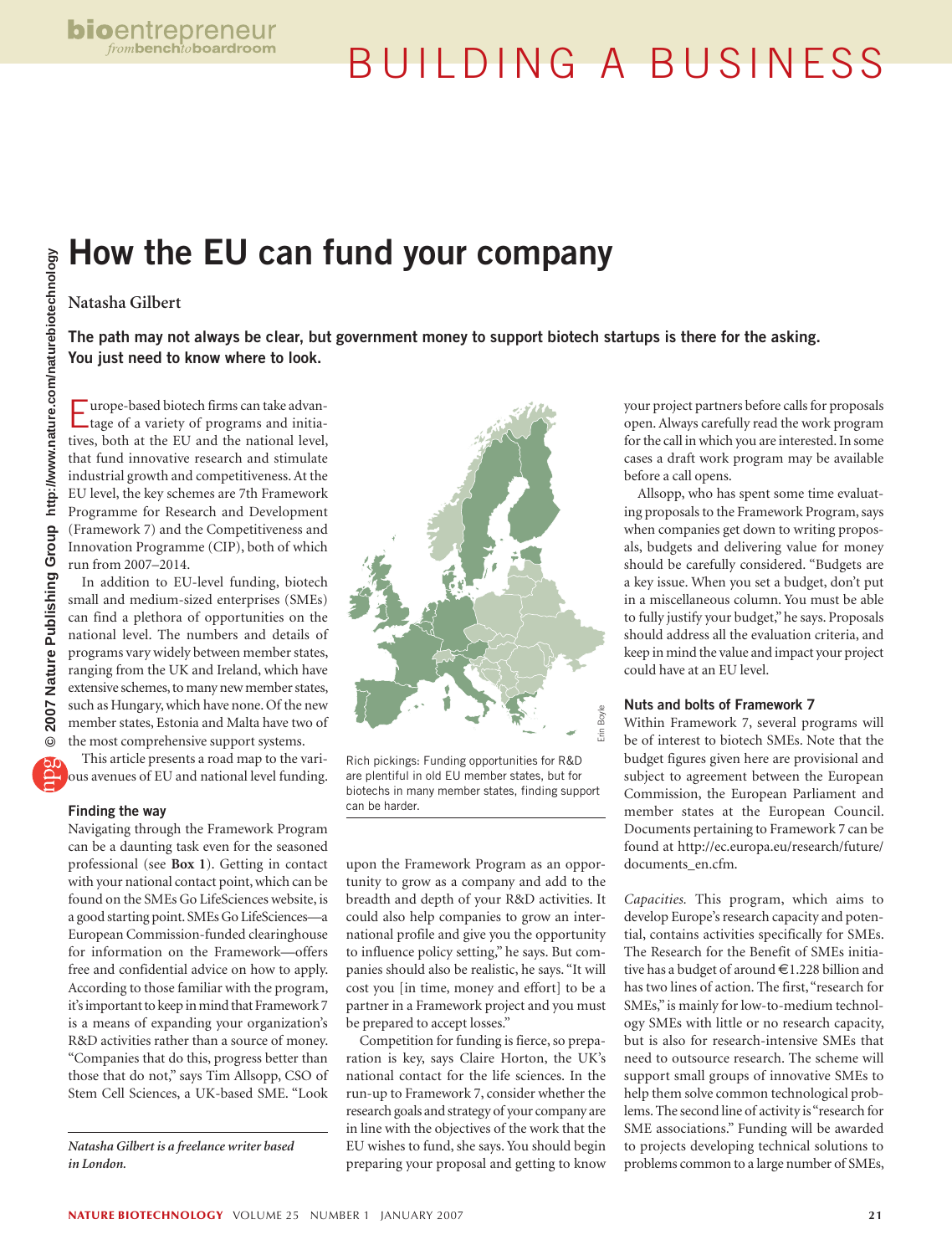## **Box 1 Ten tips for negotiating Framework 7**

- 1. Regard the Framework Program as a means of expanding your organization's R&D rather than as a source of money.
- 2. In the run up to Framework 7, consider whether there is coherence between the research strategy and goals of your company and the objectives of the work the EU wants to fund.
- 3. Be prepared to accept losses.
- 4. Proposal preparation and consortium development should begin before calls open.
- 5. Build the project consortium from existing networks and relationships. This helps to create trust.
- 6. Ensure that the consortium has a first-rate coordinator, with a strong scientific reputation, proven organization and project management skills.
- 7. Read the work program for the call you are interested in carefully.
- 8. Address all the evaluation criteria and tailor your proposal to what those people assessing your proposals will be looking for.
- 9. Aim to deliver value for money with a realistic requested budget.
- 10. Seek advice from your national contact point.

for example, to develop or help conform to EU norms and standards or to meet regulatory requirements in areas such as health, safety and environmental protection. Projects must last several years.

Funding will also be available for an 'Article 169 initiative' to help launch and implement a transnational R&D program led by SMEs performing research. Such initiatives, set up under Article 169 of the European Treaty, are aimed at enabling the EU to participate in research programs jointly undertaken by several member states.

*Cooperation.* This program aims to strengthen the EU's research through cooperation between industry and academia in transnational projects and networks. The program will likely have an overall budget of around €32 billion. At the time of writing no deal had yet been struck on

whether to include the current Framework Program 6 target of awarding 15% of the program's funds to SMEs.

There are several research themes in this program that will be of interest to biotech SMEs, including the health theme, and food, agriculture and biotech themes. The health theme will have a budget of around €5.9 million and will fund research for improving the health of EU citizens and increasing the competitiveness of the EU healthcare and biomedical industries. Activities include the translation of basic discoveries into clinical applications, the development and validation of new therapies, and the development of methods for health promotion and disease prevention. The food, agriculture and biotech theme will have a budget of around €1.9 million and will fund research with the aim of building the EU bio-economy and addressing issues including the growing demand for safer,

healthier food and the sustainable production and use of renewable bio-resources.

Biotech SMEs may also be interested in participating in the Cooperation Program's technology platforms in the areas of plant genomics and biotech, and aquaculture and industrial biotech. Technology platforms provide a framework for stakeholders, led by industry, to define R&D priorities and develop action plans for future R&D activities.

The Commission also plans to fund a few Joint Technology Initiatives (JTIs) under the Cooperation Program. JTIs are public-private partnerships set up to implement the research action plans drawn up through the technology platforms. SME participation will be strongly encouraged. Final decisions on which JTIs will get funding are yet to be made, but at the current state of play, the Innovative Medicines Initiative looks likely to get the go-ahead. This JTI plans to carry out activities including developing tools and methods to better predict the suitability and safety of medicines, and attempt to provide the education and skills needed to translate research into benefits for patients.

Biotech SMEs might also find some funding opportunities in the information and communication technology themes and the nanotech theme, where interdisciplinary research, which draws on disciplines such as biotech, is encouraged.

*People.* This program aims to strengthen career prospects and mobility for researchers and will have a budget of around €4.57 billion. Funding is available for researchers' career development. Through its Marie Curie initiative, the program supports partnerships between academia and SMEs from at least two different member states. Activities funded include the temporary hosting

| Table 1 EU member states' SME initiatives |                                                                                                                                                                                                                                                                                                                                                              |                                                                                                                                                                       |                                                 |  |
|-------------------------------------------|--------------------------------------------------------------------------------------------------------------------------------------------------------------------------------------------------------------------------------------------------------------------------------------------------------------------------------------------------------------|-----------------------------------------------------------------------------------------------------------------------------------------------------------------------|-------------------------------------------------|--|
| Member state                              | <b>Agencies</b>                                                                                                                                                                                                                                                                                                                                              | Available support                                                                                                                                                     | <b>SME</b> budget                               |  |
| Austria                                   | Austrian Research Promotion Agency (FFG)<br>http://www.ffg.at                                                                                                                                                                                                                                                                                                | General programs fund industry R&D                                                                                                                                    | €128M, of which 15% went to<br>biotech in 2005  |  |
| Belgium                                   | Institute for the Encouragement of Scientific Research<br>and Innovation of Brussels<br>http://www.irsib.irisnet.be/index_en.htm<br>Gateway to Research and Technologies in Wallonia<br>http://recherche-technologie.wallonie.be<br>Institute for the Promotion of Innovation by Science and<br>Technology in Flanders (IWT)<br>http://www.iwt.be/iwt_engels | Regional: subsidies for research,<br>feasibility studies, filing patents,<br>precompetitive development<br>Federal: tax credits                                       | Varies                                          |  |
| Cyprus                                    | Research Promotion Foundation (RPF)<br>http://www.research.org.cy                                                                                                                                                                                                                                                                                            | Funds collaborations between industry and $\epsilon$ 5M invested in 101 biotech proj-<br>academia; follow-up funding for completed ects between 2002–2005<br>projects |                                                 |  |
| Denmark                                   | Danish Research Council for Technology and Production<br>Sciences http://www.fist.dk<br>Danish Council for Strategic Research<br>http://forsk.dk/portal/page/pr04/FIST<br>Danish National Advanced Technology Foundation<br>http://www.hoejteknologifonden.dk/?id=29                                                                                         | Fund big and small companies and<br>research organizations                                                                                                            | $\epsilon$ 30M for biotech between<br>2003-2005 |  |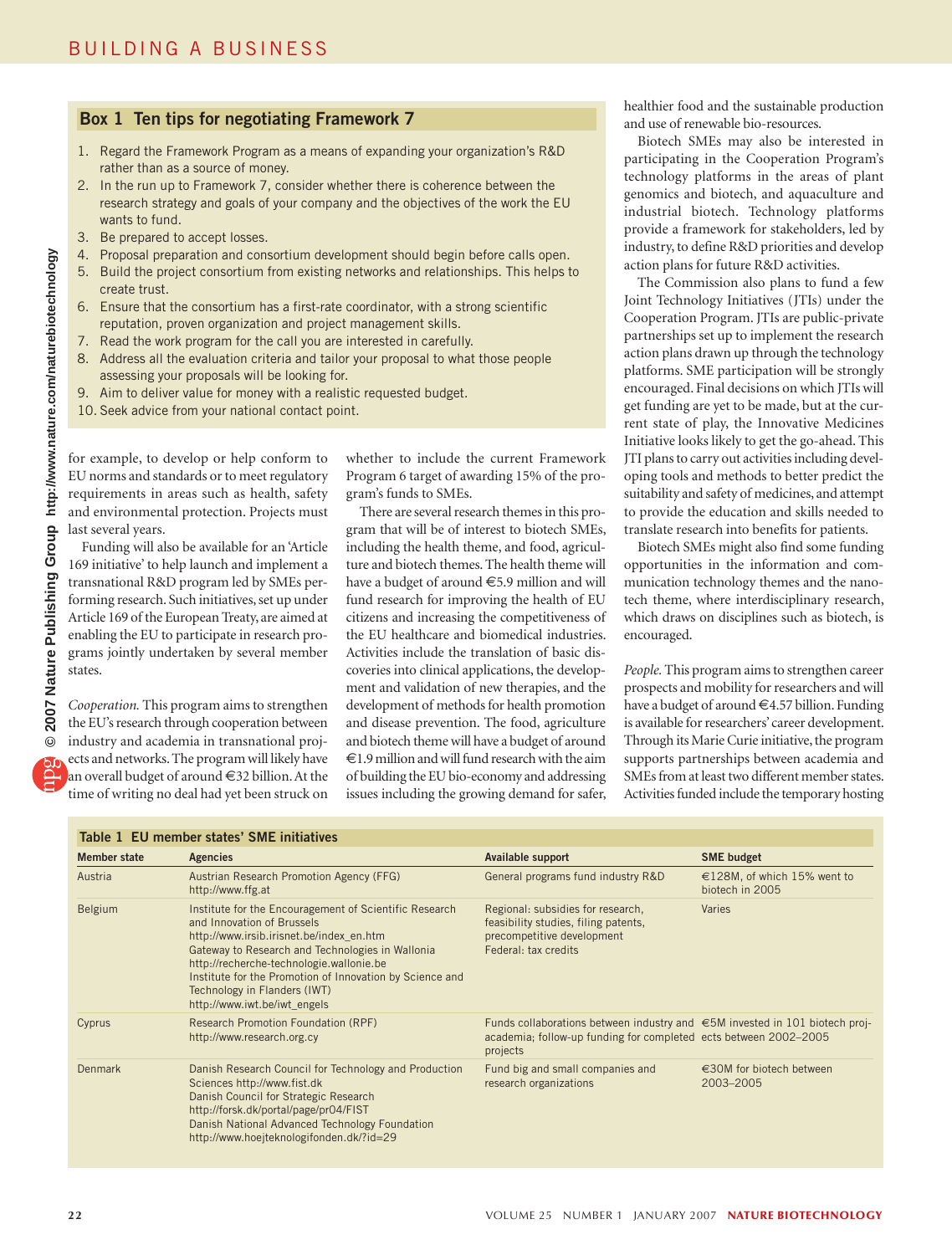## BUILDING A BUSINESS

| Table 1 (continued) |                                                                                                                                                                 |                                                                                                              |                                                                         |
|---------------------|-----------------------------------------------------------------------------------------------------------------------------------------------------------------|--------------------------------------------------------------------------------------------------------------|-------------------------------------------------------------------------|
| <b>Member state</b> | <b>Agencies</b>                                                                                                                                                 | Available support                                                                                            | <b>SME budget</b>                                                       |
| Estonia             | Enterprise Estonia (EE)<br>http://www.eas.ee                                                                                                                    | Funds startups<br>Funds feasibility studies, product develop- Up to $\in$ 12,000<br>ment                     | Up to €3,000                                                            |
| Finland             | <b>Tekes</b><br>http://www.tekes.fi/eng                                                                                                                         | Funds industrial, public research<br>with emphasis on SME participation                                      | Grants for up to 50% of costs,<br>loans up to 60-70% of costs           |
|                     | Drug 2002 Programme<br>http://www.tekes.fi/laake2000                                                                                                            | Funds biomedical research drug<br>development                                                                | €20M                                                                    |
| France              | <b>OSEO</b><br>http://www.oseo.fr                                                                                                                               | Funds key stages of SMEs, technology<br>transfer and innovation technologies                                 | €33M between 2005-2006                                                  |
|                     | SME development bank                                                                                                                                            | Guarantees loans and invests capital in<br><b>SME<sub>s</sub></b>                                            |                                                                         |
| Germany             | Project Management Organization Jülich (PTJ)<br>http://www.fz-juelich.de/ptj/home                                                                               | BiochancePLUS: covers 65%<br>of project costs<br>BioProfile: strengthen cooperation among<br>biotech regions | $\epsilon$ 100M over three years<br>$\epsilon$ 51M for three bioregions |
| Greece              | General Secretariat for Research and Technology (GSRT),<br>Encouragement of Industrial Research Program (PAVE)<br>http://www.gsrt.gr                            | Supports industrial research at SMEs and<br>research consortia involving SMEs                                | Matching funds from industry<br>required                                |
| Ireland             | Enterprise Ireland's Biotechnology Directorate<br>http://www.biotechnologyireland.com                                                                           | Funds SMEs at all stages                                                                                     | €30M annually                                                           |
|                     |                                                                                                                                                                 | El's Commercialization Fund                                                                                  | €30M annually                                                           |
|                     |                                                                                                                                                                 | El's Patent Fund                                                                                             | Up to $\epsilon$ 50,000 per patent and<br>50-70 patents per year        |
|                     | Commercialization of Research and Development (CORD)<br>http://www.enterprise-ireland.com/ResearchInnovate/<br>Research+Commercialisation/Campus_Enterprise.htm | Small grants to start a company or to inves- Up to €1M in venture capital,<br>tigate products and markets    | 50% costs or €38,000 in loans                                           |
| <b>Italy</b>        | Ministry of Research<br>http://www.miur.it                                                                                                                      | Fund for Basic Research (FIBR)                                                                               | €59M (2004-2006)                                                        |
|                     |                                                                                                                                                                 | Fund for Applied and Industrial Research<br>(FAR)                                                            | €40M (2004-2006)                                                        |
|                     | Ministry of Industry<br>http://www.ipi.it                                                                                                                       | Fund for Technical Innovation (FTI)                                                                          | $€335M(2004-2006)$                                                      |
| Luxembourg          | Innovation Ioan<br>http://www.innovation.public.lu/html/portal                                                                                                  | Loans for R&D                                                                                                | 25% project costs                                                       |
|                     |                                                                                                                                                                 | R&D incentive scheme                                                                                         | 75% basic, 50% industrial,<br>25% pre-competitive development           |
| Malta               | Malta Enterprise: Enterprise Support Division,<br>Start and Start <sup>Plus</sup><br>http://www.maltaenterprise.com                                             | Tax and employee incentives;<br>support for startups                                                         | Access to capital during initial<br>18 months                           |
| Portugal            | Portuguese Innovation Agency (AdI)<br>http://www.adi.pt                                                                                                         | IDEIA program: funds applied R&D                                                                             | €40M (2003)                                                             |
|                     |                                                                                                                                                                 | DEMTE program: funds pilot projects                                                                          | €6M(2003)                                                               |
| Spain               | Center for the Development of Industrial Technology (CDTI) Finances industry-led research<br>http://www.cdti.es                                                 |                                                                                                              | €240,000-900,000/project                                                |
| Sweden              | <b>Agency for Innovation Systems</b><br>http://www.vinnova.se                                                                                                   | Forsak & Väx (Research and Grow): funds €10.8M<br>R&D, feasibility studies and identifies R&D<br>priorities  |                                                                         |
| The Netherlands     | Ministry of Economic Affairs                                                                                                                                    | Technopartner program                                                                                        | €425M                                                                   |
|                     |                                                                                                                                                                 | Guarantees bank loans (BBMBK scheme)                                                                         | €2,500-7,500                                                            |
|                     |                                                                                                                                                                 | Tax credit program (WBSO)                                                                                    |                                                                         |
| <b>UK</b>           | Technology Program (TP) and TP Life Sciences<br>http://www.dti.gov.uk                                                                                           | Collaborative R&D Knowledge Transfer<br><b>Networks</b>                                                      | £535M (2005-2009)                                                       |
|                     | Small Firm Loan Guarantees (SFLG)<br>http://www.businesslink.gov.uk                                                                                             | For SMEs that don't qualify for loans<br>due to lack of security                                             | 75% of costs or up to £361,000                                          |
|                     | Regional R&D<br>http://www.dti.gov.uk/innovation                                                                                                                | To help individuals and SMEs develop<br>innovative products and technologies                                 | Up to £500,000                                                          |
|                     | Enterprise Capital Fund (ECF)<br>http://www.sbs.gov.uk                                                                                                          | Invests in SMEs with equity of up to £2M                                                                     | £72,000 average                                                         |
|                     | Regional Venture Capital Funds (RVCFs)<br>http://www.sbs.gov.uk/sbsgov/action/<br>layer?topicId=7000000156                                                      | For SMEs with growth potential                                                                               | Up to £722,000                                                          |